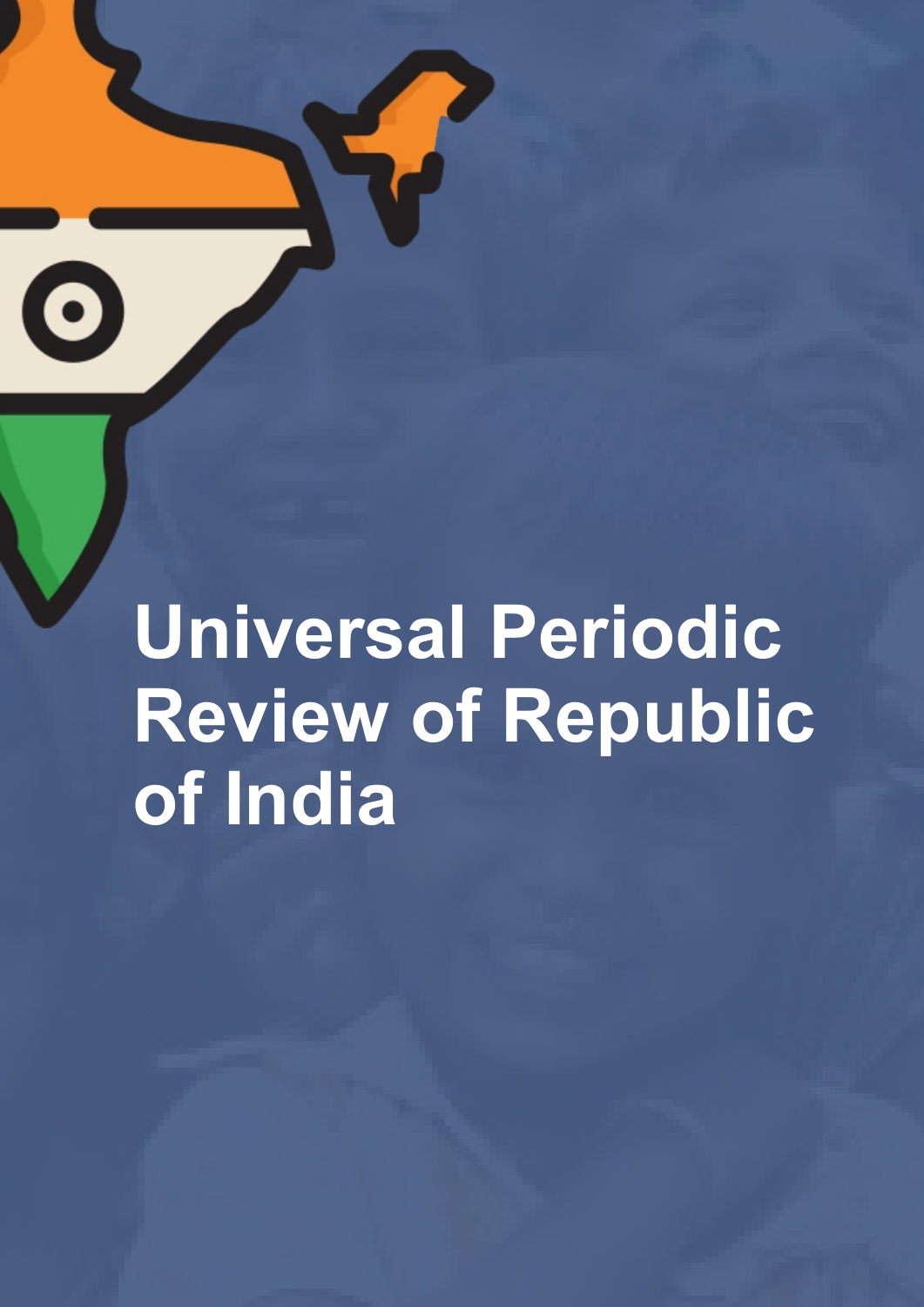# **Universal Periodic Review of Republic of India**

41st Session Joint submission by: November 2022

#### **The PACT**

A Vibrant Coalition of 152+ youth Organizations working collaboratively and strategically in the global HIV response. Since 2013, we have been building solidarity across youth organisations to ensure the health, well-being and human rights of all young people. info@theyouthpact.org contactyouthpact@gmail.com

#### **Sexual Rights Initiative**

Email: anthea@srigeneva.com Address: Rue de Monthoux 25, Geneva, 1201. Website: www.sexualrightsinitiative.com The Sexual Rights Initiative is a coalition of national and regional organizations based in Canada, Poland, India, Argentina, and Southern Africa that work together to advance human rights related to sexuality at the United Nations.

Phone: +41767656477

#### **Human Touch Foundation**

Human Touch is a youth-focused and youth-serving organization based in Goa (India), working strategically and collaboratively within the areas of HIV, SRHR, substance abuse and tuberculosis to strengthen the movement to ensure the health, well-being and human rights to all young people. We advocate and enable youth-led accountability and participation for better services and policies.

Address: H. No. 681, Dugrem, Agaciam, Ilhas – Goa, 403204 (India) Website: www.humantouch.ngo Email: getintouch@humantouch.ngo



**Key Words** SRHR, abortion, disabilities, Adolescents living with or affected by HIV, children, adolescents, sexual and reproductive health rights, HIV, AIDS, Pre-Exposure Prophylaxis, Protection of Children from Sexual Offences Act, Medical Termination of Pregnancy Act, Indian Penal Code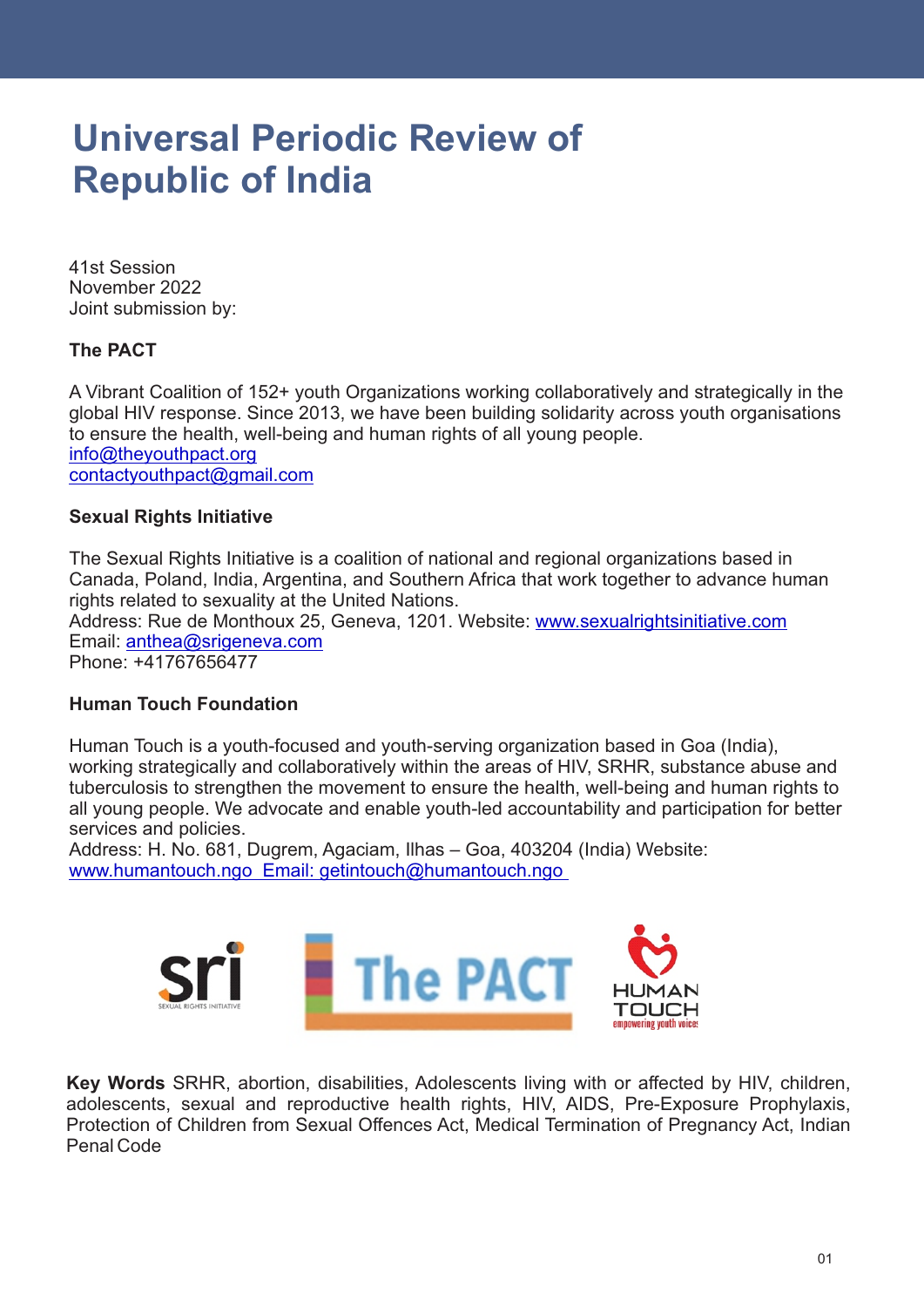# **Executive Summary**

1. This submission, prepared ahead of the 4th Cycle of the Universal Periodic Review (UPR) for the Republic of India, looks at the challenges faced by the adolescent and youth population in India in relation to their sexual and reproductive health and rights (SRHR), HIV and human rights. Three key issues, in particular, that affect the country's adolescents and young people, i.e., SRHR including abortion for adolescents and youth with disabilities and HIV (AL&YPLHIV) have been researched. The report also provides recommendations to the state of India with respect to these issues.

2. This report was prepared based on research from credible sources of information including the government, non- governmental organisations, media reports, and academic publications drawn from the public domain. In addition, input from experts and children and youth experts from youth focused/youth-led organizations from across India was sought through an online national consultation that was jointly conducted by Human Touch Foundation on February 23, 2022, held for the purpose of this submission. Approximately 32 participants from 8 states, all experts working substantially on HIV and SRHR, AL&YPLHIV, took part in the consultation and many remarks and input were consolidated during this process for drafting this report.

3. The report identified loopholes and human rights violations in legislation and policies, i.e. Medical Termination of Pregnancy (Amendment). Act, 2021 (MTPA Act), Protection of Children from Sexual Offences Act, 2012 (POCSO Act), the operational guidelines and policies of National AIDS Control Organization (NACO).

4. The report makes the following recommendations: firstly, the Ministry of Health and Family Welfare should work on liberal provisions with regards to women's right for abortion in the MTPA Act. Further, the MTPAAct and POCSO Act overlap, and should be re-looked from the perspective of adolescents and sexual health and rights. There should be national programmes for youth with disabilities about sexuality and implementation of the RPwD Act with regards to SRH. Further, in the area of HIV and AIDS, there should be a holistic appreciation of SRHR needs, concerns and aspirations of ALHIVs in the operational guidelines and policies of NACO.

## **Issues**

5. India has made important gains in improving the SRH of women and young people, but there are some specific issues highlighted in this report where attention is still required, i.e., abortion, SRH of adolescents/young people with disabilities and HIV/AIDS. Sexual and reproductive health (SRH) are integral elements to the right of to the enjoyment of the highest attainable standard of physical and mental health for all. Many obstacles stand between individuals and their enjoyment of SRH. These obstacles are interrelated and entrenched, operating at different levels: in clinical care, at the level of health systems, and in the underlying determinants of health. A supportive and conducive legal and policy environment is critical for adolescents to access and benefit from HIV testing, counselling and linkage to appropriate treatment and care.

## **Abortion**

6. Unfortunately, India did not receive any recommendations on abortion during the third cycle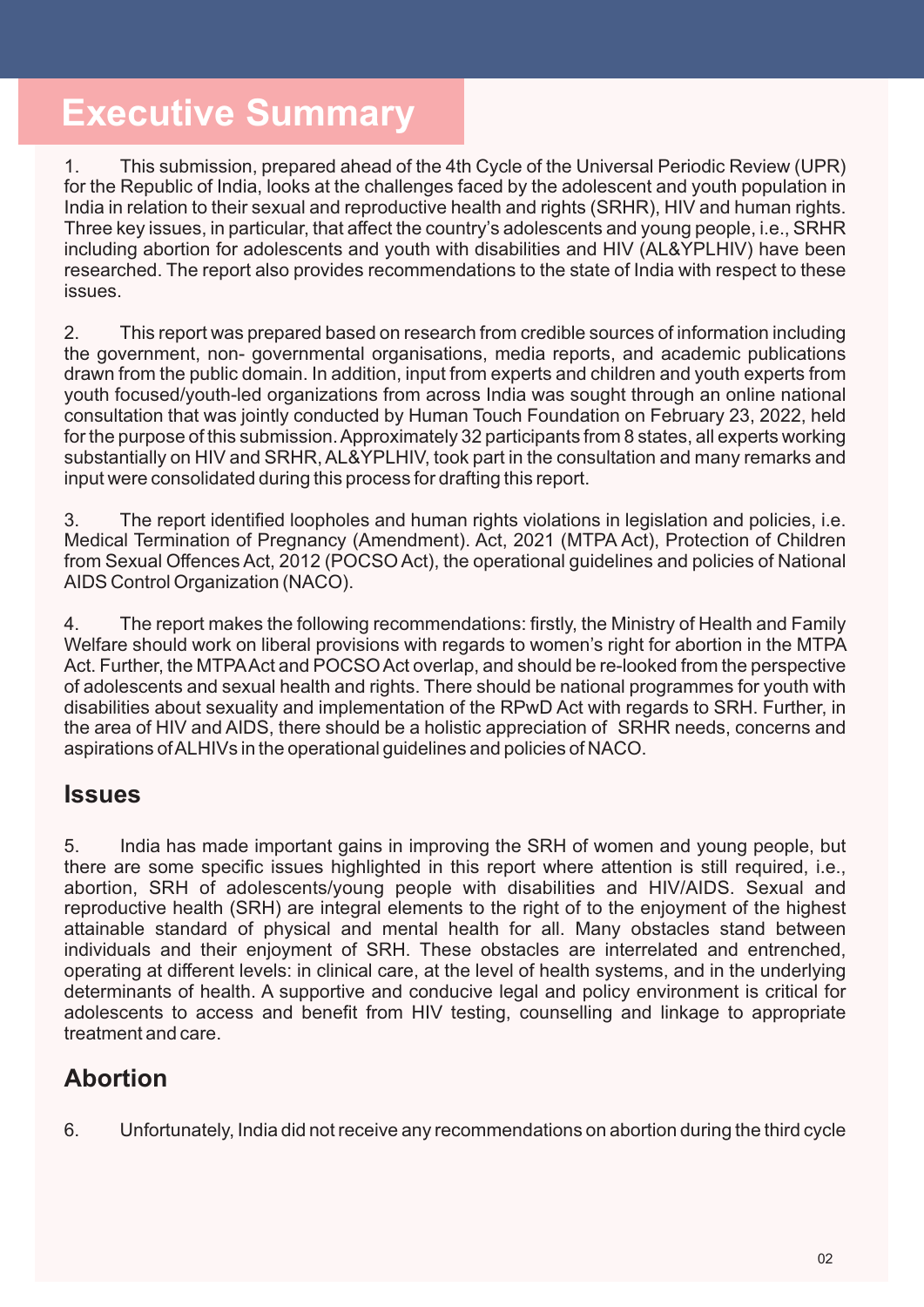review. Safe abortion ought to be decriminalised, accessible to all and decided upon by the person who is pregnant. The current legal framework jeopardises the complete wellbeing of women, leaving them confused, scared and unable to attain medically safe and affordable abortion services.

with the approval of a medical practitioner. The MTPA recently amended in April 2021', now allows 7. When India enacted the Medical Termination of Pregnancy Act fifty years ago, it provided for exceptions under which abortion can be accessed, up to a gestational period of 12 weeks, and for termination of pregnancy for all women, regardless of marital status. Additionally, it allows for termination of pregnancy up to 20 weeks by a medical practitioner, if they are of the opinion that:

(i) the continuance of the pregnancy would involve a risk to the life of the pregnant woman or of grave injury to her physical or mental health; or

(ii) there is a substantial risk that if the child were born, it would suffer from any serious physical or mental abnormality.

2 comprehensive care". The amendment also increases the gestation period from 20 to 24 weeks for abortions for special categories of women, including survivors of rape, victims of incest and other vulnerable women (women with disabilities, minors, among others) with the approval of two medical practitioners, and removed the upper gestation limit for abortions due to 'foetal abnormality'. Per the WHO, the new MTPA (Amendment) Act 2021 "expands the access to safe and legal abortion services on therapeutic, eugenic, humanitarian and social grounds to ensure universal access to

reproductive choice.<sup>3</sup> 8. However there is a disconnect between MTPA and the Indian Penal Code. Abortion is still criminalized under the Indian Penal Code, 1860 (IPC) which makes abortion ('induced miscarriage') a criminal offence under Section 312. MTPA is now, therefore, a doctor-centric law which grants discretion to medical professionals in allowing or denying abortions, without paying regard to the will of pregnant persons. The criminal status of abortion is at odds with the Supreme Court jurisprudence in India, which has recognised the right to abortion as a fundamental right. This implicates the rights to equality and non-discrimination, bodily autonomy, health, dignity and

9. Further, trans, intersex and gender-diverse communities have indicated concern about the use of the word 'woman' used by the MTPAamendment to refer to all pregnant people, stating that the narrow framing jeopardises access to abortion services for persons other than cisgender women, despite judicial and legal recognition of the rights of the transgender and gender variant persons in India.

10. The Pratigya Campaign, a coalition of individuals and organisations working for access to safe abortion care, has demanded that abortions up to 12 weeks should be allowed as per the request or decision of the pregnant person instead of being a conditional right available only based on the opinion of the doctor. Women should also be allowed autonomy in decision making in the case of later abortions due to any serious physical or mental abnormality instead of requiring them to approach medical boards, as lack of specialised healthcare experts to be appointed to these Boards complicates access. They also highlight that the law only caters to pregnant women and fails to address the needs of the transgender people.

11. Access to safe abortion is an integral part of a woman's bodily autonomy and integrity. It is estimated that 15.6 million abortions take place annually in India,<sup>4</sup> however, there are just 60-

<sup>1</sup>

Santhya KG and Jejeebhoy SJ (2007). Young people's sexual and reproductive health in India: Policies,<br>programmes and realities. Regional Working Papers, No 19, South and East Asia. New Delhi: Population Council<br>https://www 2

<sup>3</sup> https://ohrh.law.ox.ac.uk/law-reforms-on-abortion-in-india-the-need-for-a-nuanced-collaborative-approach/<br>4 Guttmacher Institute. Abortion and Unintended Pregnancy in Six Indian States: Findings and Implications for Poli Programs. 2018. https://www.guttmacher.org/report/abortion-unintended-pregnancy-six-states-india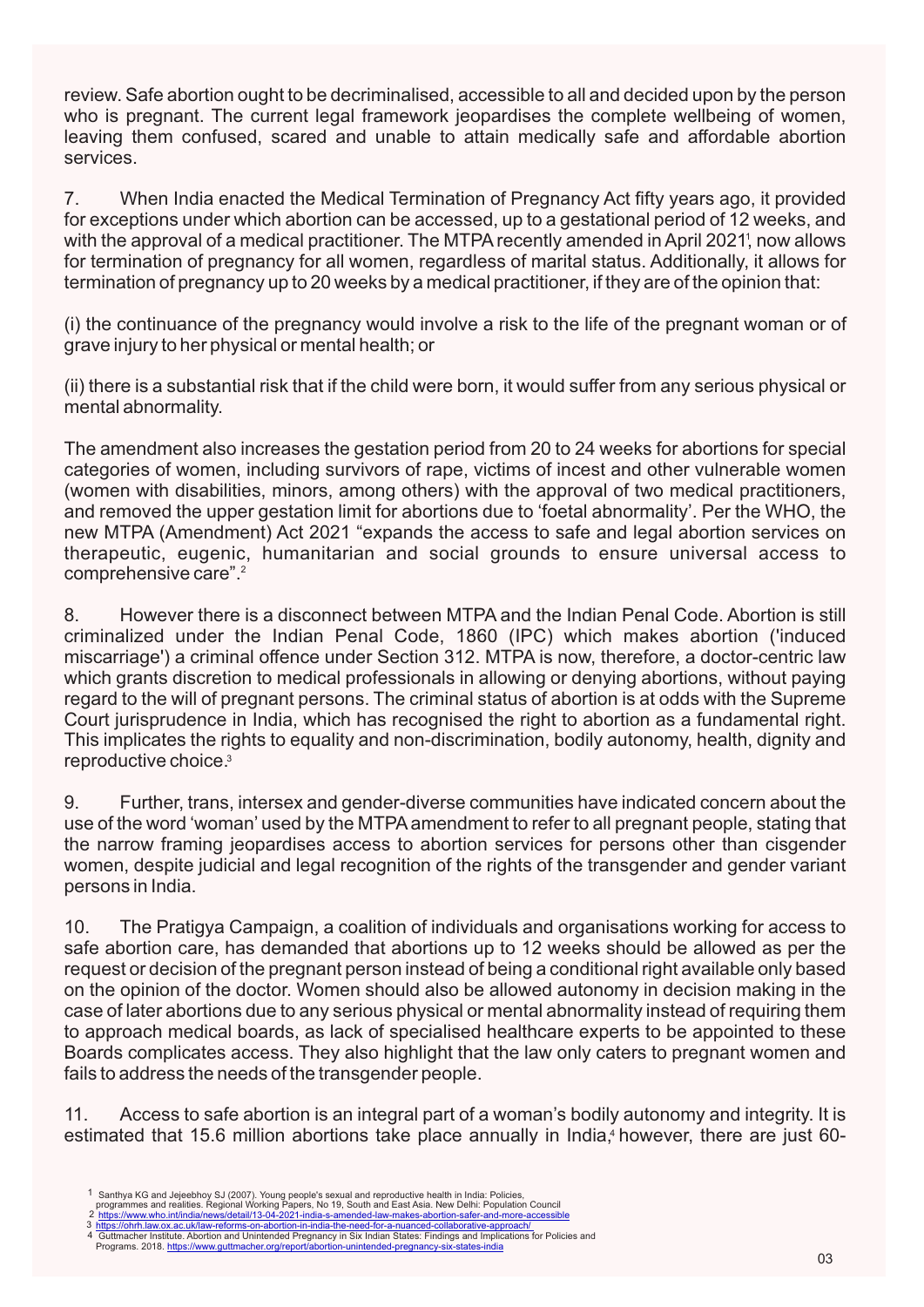70,000 providers who can legally provide abortions under the MTP Act <sup>5</sup> which inevitably leads to a considerable number of unsafe abortions. The larger issues of access to safe abortion care and rights of adolescents and young people remain largely untouched. The true measure of success of the amendments is implementation, and how they are able to bridge gaps to access. Merely legalizing abortion does not guarantee accessibility nor necessarily translate into access.

12. Barriers to accessing safe abortion services in India include an inadequate number and skewed distribution of obstetricians and gynecologists, lack of facilities providing abortion care, equipment shortages, inadequate health care infrastructure, and onerous authorization requirements, all of which push abortion care out of reach for many throughout the country.

13. While the leading cause of restriction of women's access to safe and legal abortions in India is stigma, there are also other pertinent causes. Women's lack of awareness of, and education on, the law, doctors'/practitioners' refusal to provide abortions citing the law that prevents sexselective abortion and delays in court decisions on abortions, are among them. There is a need to work towards advocating a more rights-based approach by giving women greater autonomy and choice, and to operationalise grassroots access through an expanded provider base.

14. Adolescents in India are exploring their sexualities and experimenting. However, the legislative framework in place penalises adolescents for said experimentation. Medical practitioners are given discretion in how to manage the obstacles posed by the POCSO Act, 2012 in providing services to adolescents. The challenge is that Section 19 of the Act requires any person aware of a minor engaging in sex to report the matter to the local police even if it was a consensual act, as the law pegs the age of consent at 18 years. In the case of a pregnancy of a minor, doctors are often caught between the conflicting provisions of the MTPA and the POCSO Acts. On one hand, the MTPAAct's confidentiality clause requires medical practitioners to protect the person's identity, but the POCSO Act mandates practitioners to report sexual offences against children.

Recently, the Madras High Court (HC) acquitted a boy accused of aggravated penetrative assault 15. Currently, the law states that a person found to have sexual relations, bodily contact or allied acts with someone below the age of 18 is liable for criminal sanctions including imprisonment. This is the case even where minors engage in consensual sex with each other. under the POCSO Act, and kidnapping under the Indian Penal Code (IPC), following consensual sex with a minor classmate. While dealing with the same case, the court also asked the competent authorities to reconsider the definition of child and reduce the age of consent to sex from 18 years to 16.

the POSCO Acts mean consensual sex between matured<sup>7</sup>adolescents must indeed be kept out of 16. The state must protect the right to safe and legal abortions for everyone between the ages of 16 and 18 who visit practitioners with accidental pregnancies and infections. While the MTP and criminal purview. Mature adolescents who mutually choose to have sex must not be criminalised for a natural desire.

## **Sexual and Reproductive Health of Adolescents and Young People with Disabilities**

17. India received and accepted two recommendations that focused on sexual and reproductive health and rights as a broad category:

- https://pratigyacampaign.org/wp-content/uploads/2019/09/improving-6 https://theprint.in/judiciary/punishing-teen-romances-isnt-the-intent-behind-posco-says-madras-hc-suggests-amending-act/595274
- As assessed by evolving capacities and age 7

<sup>5</sup> Pratigya Campaign. Improving Access to Safe Medical Abortions: Why Expanding the Provider Base is Essential. 2019.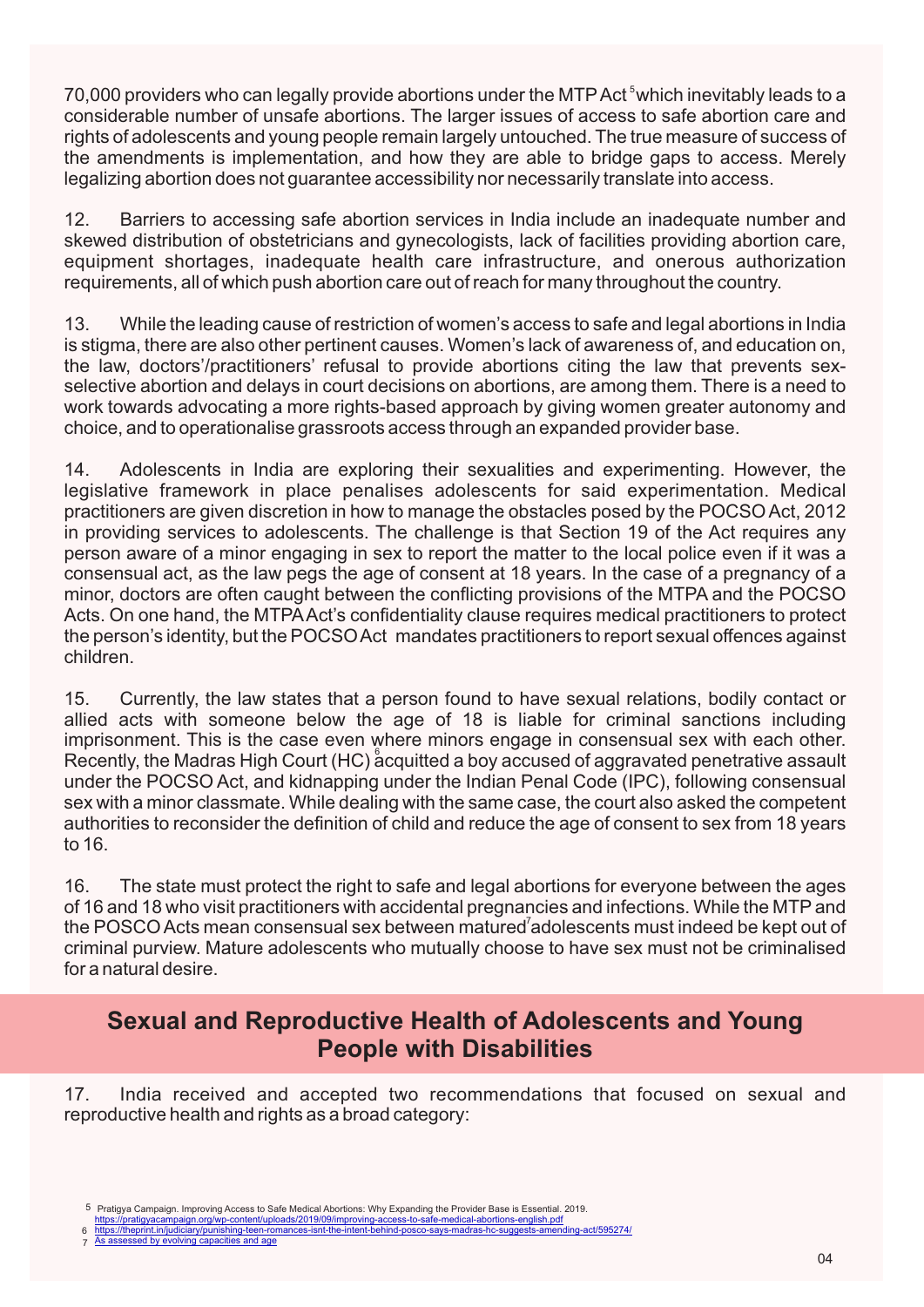- Finland 161.179: Continue furthering the sexual and reproductive health and rights of all women by immediately putting an end to camp-based sterilization operations in accordance with the Supreme Court order of 14 September 2016, by ensuring all women access to counselling on, and access to, the full range of modern contraceptives in a voluntary, safe and quality manner, and by providing comprehensive sexuality education.

- Colombia 161.181: Redouble its efforts in maternal health, sexual and reproductive health and comprehensive contraceptive services.

18. India also received and accepted two recommendations on advancing access to health for persons with disabilities:

- Laos 161.178: Continue its efforts to ensure that the universal health-care scheme covers disadvantaged groups, including persons with disabilities and persons living in remote rural areas, who still face obstacles in accessing basic health- care services

Oman 161.240: Continue efforts aimed at improving the access of persons with disabilities to education, vocational training and health care (Oman);

19. India has partially implemented the above requirements. Although there seems to be a strong commitment to ensuring that the rights of PwDs are respected and protected, there is little in terms of tangible actions that have been implemented to address these especially in the area of SRHR in the country. Barriers to meeting the SRH needs of PwDs were identified as communication barriers, i.e. no IEC material available which is disability friendly and accessible, physical barriers, i.e. no specialised trained health workers and no signage in public health care facilities, psychological barriers, i.e. no trained SRH experts who can provide necessary counselling and services, social barriers, i.e. lack of community support, social norms and group conformity, attitudes by health professionals, illiteracy among deaf people, privacy and confidentiality offered at SRH centres, and poor interpretation skills of sign language interpreters.

20. Article 23(1)(b) of the United Nations Convention on the Rights of Persons with Disabilities (UNCRPD) states that persons with disabilities have the right to access reproductive and family planning education and decide freely and responsibly the number of children and spacing between them. Section 10(1) of the Rights of Persons with Disability Act, 2016 (RPwD) obligates the appropriate (state) government to make necessary information regarding reproductive and family planning accessible to persons with disability. Similarly, under Section 25(2)(k), the appropriate government should ensure that measures, schemes and programs, to promote healthcare and prevent disabilities must include sexual and reproductive healthcare for women.

21. Further, Section 39(2)(c) of the RPwD Act requires the appropriate government to undertake campaign and sensitization programs to "foster respect for the decisions made by persons with disabilities on all matters related to family life, relationships, bearing and raising children."

22. Despite the enactment of the RPwD Act, 2016, and the de jure recognition of the reproductive rights of persons with disability, the de facto reality is different. The gaps in relation to sexual health also remain: including inadequate access to comprehensive sexuality education, limited knowledge and training on the part of health care workers, and limited financial, human and other resources. Medical practitioners and the society largely consider persons with disability asexual or hypersexual. This not only leads to severe restrictions on their sexual behaviour and expressions of sexuality, and making them vulnerable to sexual abuse.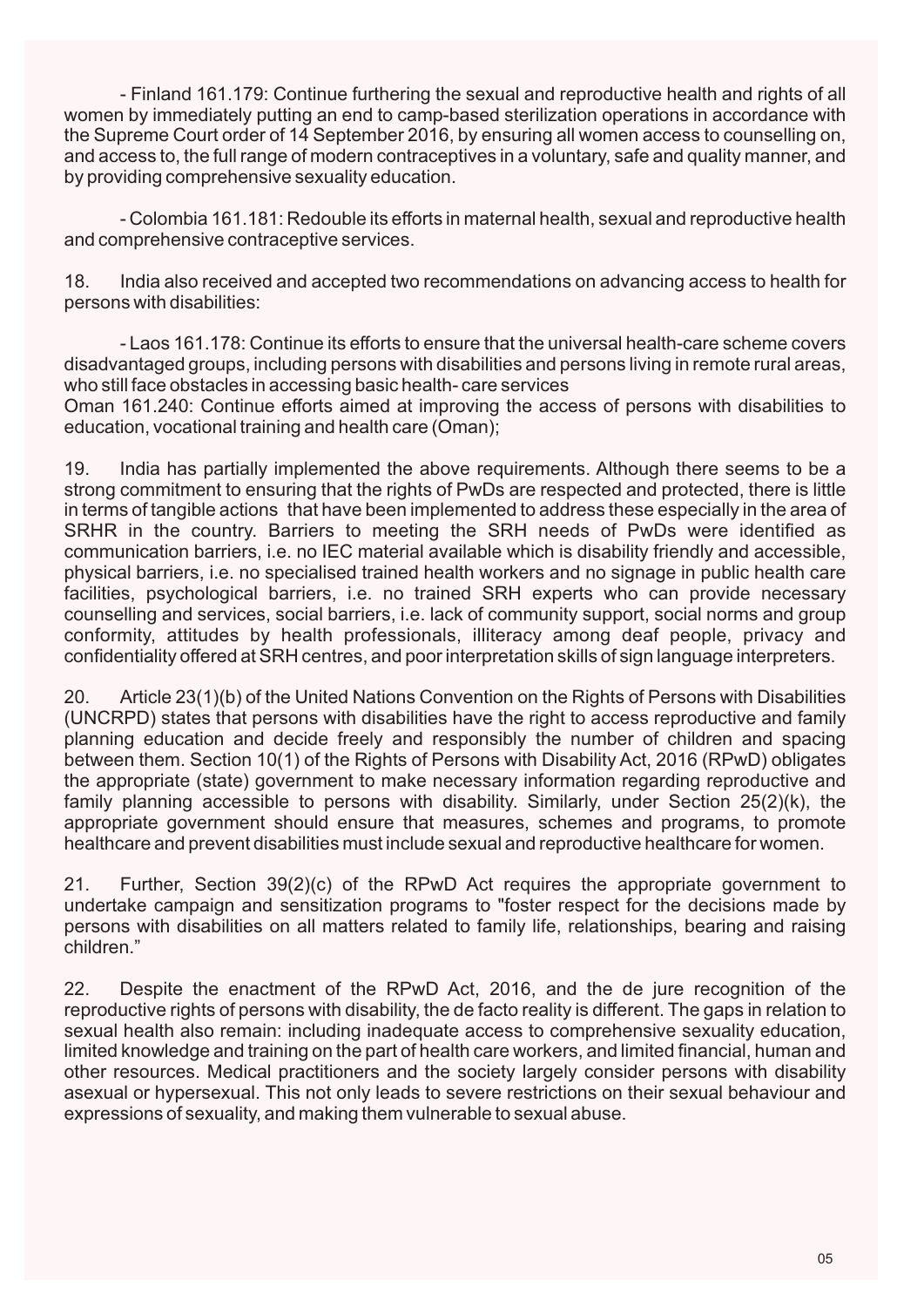23. Persons with psycho-social disabilities are often not allowed to express their sexuality in any form, resulting in severe repression. For example, family and service providers reprimand girls with psycho-social disabilities if they dress up or use cosmetics. There is an erasure of sexuality, that restricts the bodily autonomy of persons with disabilities given the social perception that persons with disabilities are unfit for marriage. This argument is also used to deny them their sexual and reproductive health. Women with psycho-social disabilities are also often forced to undergo hysterectomy because of fears around vulnerability to sexual assault. Forced sterilisation or forced abortion of disabled women violated their right to bodily autonomy. Some accounts suggest that it is common for families in rural areas to get a daughter in-law with a disability only for purposes of procreation, and once a child is born, she is abandoned. The reports received by practitioners relate to hearing impairment, although there is indication that it is true of other disabilities too.

access to relevant sexuality and reproductive information. <sup>8</sup> 24. The RPwD Act, 2016 includes some aspects related to "sexual rights" such as personal liberty, protection against violence, abuse and exploitation etc, but there is no direct reference to the word as in the case of reproductive rights. In the same act in section 10 (1), the Government is mandated to ensure that persons with disabilities have access to appropriate information regarding reproductive and family planning measures, but there remains ambiguity about the appropriate information that is to be provided. This has excluded a large number of people from

25. With regard to the barriers faced by persons with disabilities in pursuing their right to marriage and family life, the Committee on Economic, Social and Cultural Rights (CESCR) has noted that PwDs should have access to counselling services which would enable them to fulfil their rights and duties within the family.

## **HIV and AIDS**

26. Unfortunately, India did not receive any recommendations on HIV/AIDS. Nevertheless, India has made significant progress in tackling its HIV epidemic over the past decade. For ongoing improvement in HIV response, India needs an effective prevention programme (PrEP), protection against discrimination, reduced stigma, strong leadership and advocates, greater access to routine HIV screening and testing and, most importantly, treatment and optimum patient care. The issue of HIV and AIDS in this report is primarily looked at from the lens of mandatory consent for HIV testing for minors, non-inclusion of PrEPin national HIV prevention strategy and of unmet SRH needs of ALHIVs.

27. Firstly, access to HIV testing is a crucial entry point to counselling on HIV risk, treatment and care for those who test positive, and an important component of prevention, especially for adolescent key populations including ALHIVs and high-risk minors such as street children.

required prior to testing minors for HIV.  $^{\circ}$ 28. As per the National HIV Testing Guidelines (2015), HIV testing is 'voluntarily' done at ICTCs (Integrated Counselling and Testing Centres)/private facilities through a mechanism of independent and "obligatory informed consent", and informed consent of a parent/guardian is

29. Adolescents within the age group of 16-18 years who do not have parents/guardians or who do not wish to involve their parents/guardians in decisions about their use of ICTC services, should be allowed to consent independently for testing. In other words, HIV testing for minors should be re-modelled in the true spirit of the "best interest of the child" and "evolving capacities",

National HIV Testing Guidelines (2015) 9

<sup>8</sup> https://www.youthkiawaaz.com/2019/03/intersection-of-disability-gender-sexuality-leading-to-social-exclusion-in-india/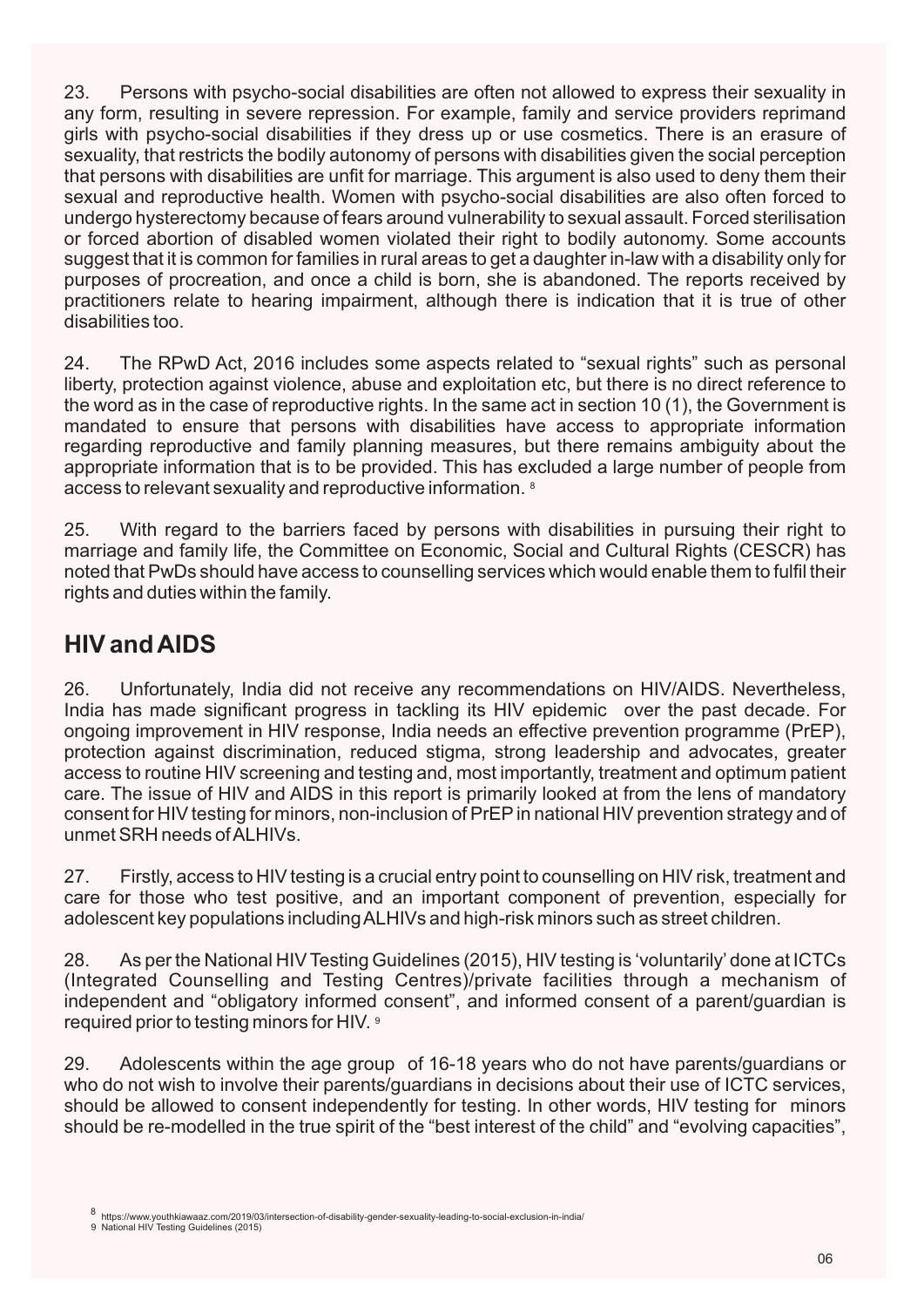along with parallel strengthening of the health sector to assess their maturity to consent for HIV testing.

30. The WHO recommends HIV testing and counselling, with linkage to prevention, treatment and care, for all adolescents living in generalized epidemic settings, defined as countries where HIV prevalence is consistently over 1% among pregnant women.

31. Despite India having the third - highest HIV infection rate in the world<sup>10</sup>it does not have PrEP tool in its national HIV prevention strategy. PrEP, a boon of HIV prevention widely used in different countries, is still not implemented in India.

zone, Sonagachi in Kolkata.11 The daily use of tenofovir/emtricitabine (Truvada) combination as oral PrEP has been found to be effective in several clinical trials.12 With no national PrEP policy or 32. At the end of 2015, a PrEP demonstration project was rolled out in Asia's largest red-light guidance at present, this ongoing demonstration project can be used to effectively inform the implementation of PrEPall over India.

psychosocial transformations, as well as increasing independence.<sup>14</sup> For ALHIV, these challenges 2017, the highest number in South Asia<sup>13</sup> Adolescents (ages 10–19 years) face a number of increasing personal responsibility for treatment adherence.<sup>15</sup> The initiation of sexual relationships 33. An estimated 120,000 children and adolescents aged 0-19 were living with HIV in India in challenges as they transition from childhood to adulthood, including adjusting to physical and intensify pre-existing stressors related to HIV infection, such as HIV status disclosure and and associated challenges of living with a lifelong communicable disease that can be sexually transmitted further complicates this time for many ALHIV. ALHIVs also face a range of unmet SRH needs. While adolescents are sexually active, they have limited access to information.

34. Current provision of services and information for adolescents is inadequate to meet their SRH needs. Access to information is limited without sexuality education and information in schools and from other sources. Social norms towards adolescent sexuality, HIV-related stigma and discrimination and insufficient coverage and coordination act as barriers to services.

## **Recommendations**

1. Decriminalise abortion in order to allow women to have full power over decisions regarding their reproductive autonomy. Abortion ought to be removed from the criminal domain and be considered within the gender justice framework as an issue of equality and non-discrimination.

2. Amend POCSO to reduce the age of consent to 16 and remove the clause on mandatory reporting, especially for health service providers, to ensure confidentiality. Further, restore the age of sexual consent to 16 years, taking into account the evolving capacities of children. Introduce more liberal provisions in POCSO offences to distinguish the case of teenage relationships after 16 years from the cases of sexual assault vis-à-vis children.

3. Engage in public education and awareness raising on sexual health for marginalised and stigmatised adolescents and young PwDs, to dispel misconceptions and instil respect for human rights related to sexual health.

4. Sensitise healthcare service providers to the challenges faced by PwDs, and their sexual health rights.

https://www.unaids.org/en/resources/presscentre/featurestories/2017/may/20170501\_veena 10

<sup>11 10.</sup> The Economic Times. Anti-AIDS medicine project likely to take off at Sonagachi. 2015. [accessed on

December 8, 2016]. Available from: http://economictimes.indiatimes.com/news/politics-and-nation/anti-aids-<br>medicine-project-likely-to-take-off-at-sonagachi/articleshow/45715559.cms<br>Nicol MR, Adams JL, Kashuba AD. HIV PrEP 12

<sup>13</sup>

<sup>14</sup> 15

<sup>&</sup>lt;u>https://www.tribuneindia.com/news/archive/health/story-691302<br>.WHO. Adolescent Health. (2018). Available online at: <u>http://www.who.int/topics/adolescent\_health/en/.</u><br>\_WHO. Adolescents Falling Through Gaps in HIV Services</u>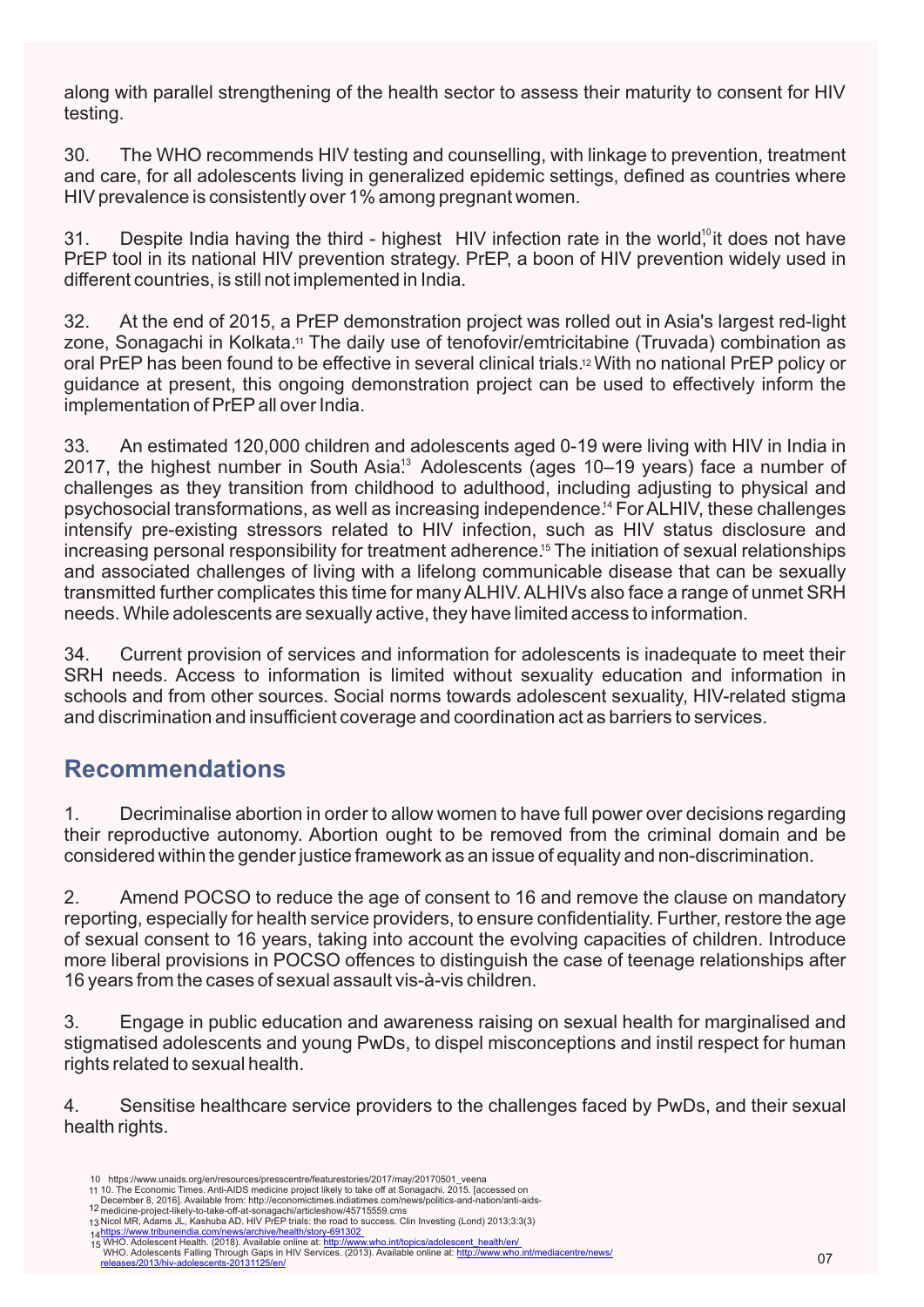5. Include the provision of independent consent of adolescents in the age group of 16 to <18 years in the existing policy and programmatic framework of the NACO, i.e National HIV Testing Guidelines (2015), to expand early identification and inclusion of all eligible and 'at risk' minors into the fold of vital HIV service provision. $^{16}$ 

6. Develop a national PrEP policy, with a detailed plan for the operationalization and roll out of public sector models of PrEP, firstly in priority districts in collaboration- preferably not as a vertical [stand-alone] programme but as part of a comprehensive sexuality education programme.

7. Include youth-friendly reproductive health services for AL&YPLHIVs which are comprehensive, repetitive, developmentally appropriate, and tailored-made, with linkages to SRHR in the Operational Guidelines for Treatment and Care by NACO.

8. Implement the HIV and AIDS (Prevention and Control) Act, 2017, with all state governments implementing state rules for the act and establishing dedicated offices and ombudsman to handle complaints. Allocate reasonable resources for implementation.

 The services should be based on assessment of their evolving capacities to comprehend the nature and implications of HIV & AIDS and HIV test results, with the role being assigned to the ICTC counsellor. 16